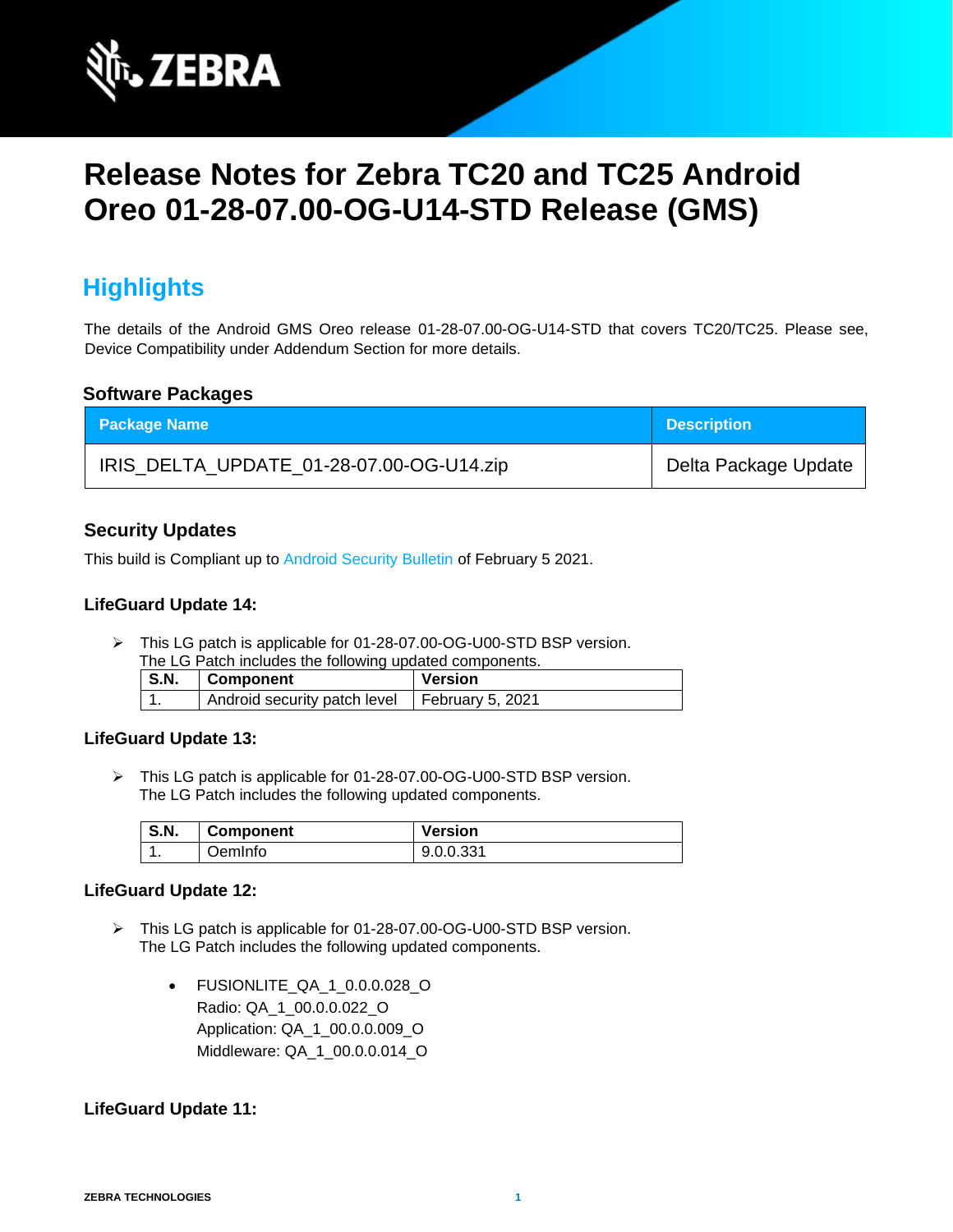

➢ This LG patch is applicable for 01-28-07.00-OG-U00-STD BSP version. The LG Patch includes the following updated components.

| <b>S.N.</b> | <b>Component</b>     | <b>Version</b> |
|-------------|----------------------|----------------|
|             | <b>Chrome Bowser</b> | 85.0.4183.127  |
|             | OemInfo              | 9.0.0.282      |

#### **Features**

• Added support in OemInfo to allows customer applications and sideloaded applications to read BT MAC address

#### **LifeGuard Update 09:**

➢ This LG patch is applicable for 01-28-07.00-OG-U00-STD BSP version. The LG Patch includes the following updated components.

| <b>S.N.</b> | Component                                      | Version |
|-------------|------------------------------------------------|---------|
|             | Android security patch level   October 5, 2020 |         |

#### **LifeGuard Update 07:**

➢ This LG patch is applicable for 01-28-07.00-OG-U00-STD BSP version. The LG Patch includes the following updated components.

| <b>S.N.</b> | <b>Component</b>          | <b>Version</b> |
|-------------|---------------------------|----------------|
|             | <b>Scanning Framework</b> | 23.1.9.1       |
|             | Zebra Data Service        | 7.0.2.1047     |
|             | Oemlnfo                   | 9.0.0.198      |

#### **Fixes**

• SPR40287 – Added updates on feature dotcode bar-codes.

#### **LifeGuard Update 05:**

➢ This LG patch is applicable for 01-28-07.00-OG-U00-STD BSP version. The LG Patch includes the following updated components.

| <b>S.N.</b> | <b>Component</b>          | <b>Version</b>   |
|-------------|---------------------------|------------------|
|             | МX                        | 9.4.0.2          |
| 2.          | Data Wedge                | 7.3.34           |
| 3.          | <b>Stage Now-Client</b>   | 3.4.1.5          |
| 4.          | <b>EMDK for Android</b>   | 7.3.23.2323      |
| 5.          | <b>MX Proxy Framework</b> | 10.0.1.1         |
| 6.          | <b>OSx</b>                | QCT.81.8.11.4.UL |

 **Fixes**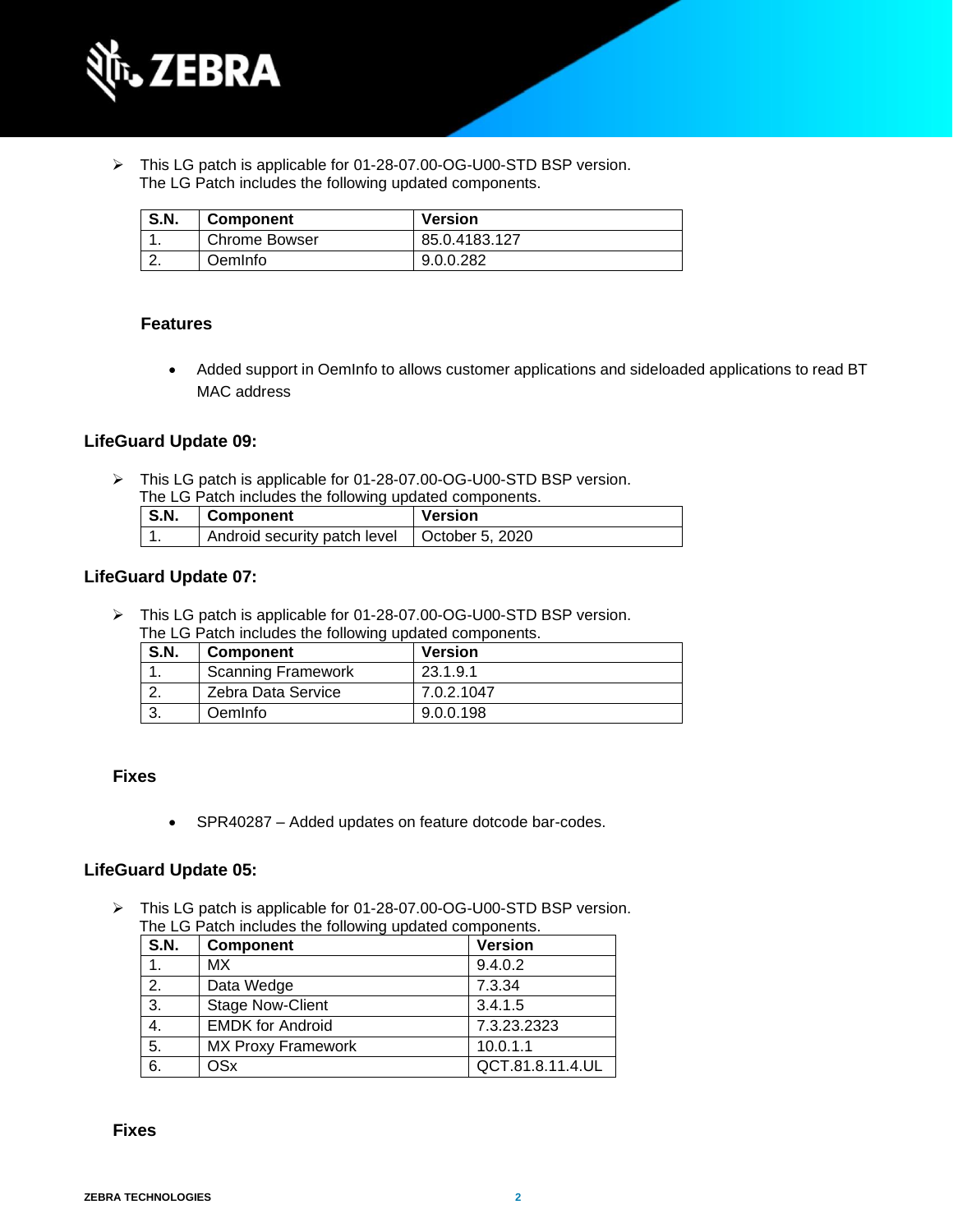

• SPR40193/40250 – Resolved an issue wherein user was unable to power off the device by clicking on the Power menu item while automation suite was running on the device.

#### **LifeGuard Update 03:**

- ➢ This LG patch is applicable for 01-28-07.00-OG-U00-STD BSP version. The LG Patch includes the following updated components.
	- FUSIONLITE\_QA\_1\_0.0.0.027\_O Radio: QA\_1\_00.0.0.021\_O Application: QA\_1\_00.0.0.009\_O Middleware: QA\_1\_00.0.0.014\_O

#### **Fixes**

• SPR39819 – Resolve an issue where EXTRA Enter was observed in app's multiline input field on scan the barcode with DW settings have set Action Key Char as "Line Feed".

#### **LifeGuard Update 02:**

- ➢ This LG patch is applicable for 01-28-07.00-OG-U00-STD BSP version. The LG Patch includes the following updated components.
	- FUSIONLITE\_QA\_1\_0.0.0.026\_O Radio: QA\_1\_00.0.0.020\_O Application: QA\_1\_00.0.0.009\_O Middleware: QA\_1\_00.0.0.013\_O

#### **Fixes**

- SPR38643 Added support for "Send Characters As Events" option.
- SPR38723 Resolved an issue wherein the DST time zone for Sao Paolo was shown incorrect.

#### **Version Information**

Below Table contains important information on versions

| <b>Description</b>          | <b>Version</b>         |
|-----------------------------|------------------------|
| <b>Product Build Number</b> | 01-28-07.00-OG-U14-STD |
| <b>Android Version</b>      | 8.1.0                  |
| <b>Security Patch level</b> | February 5, 2021       |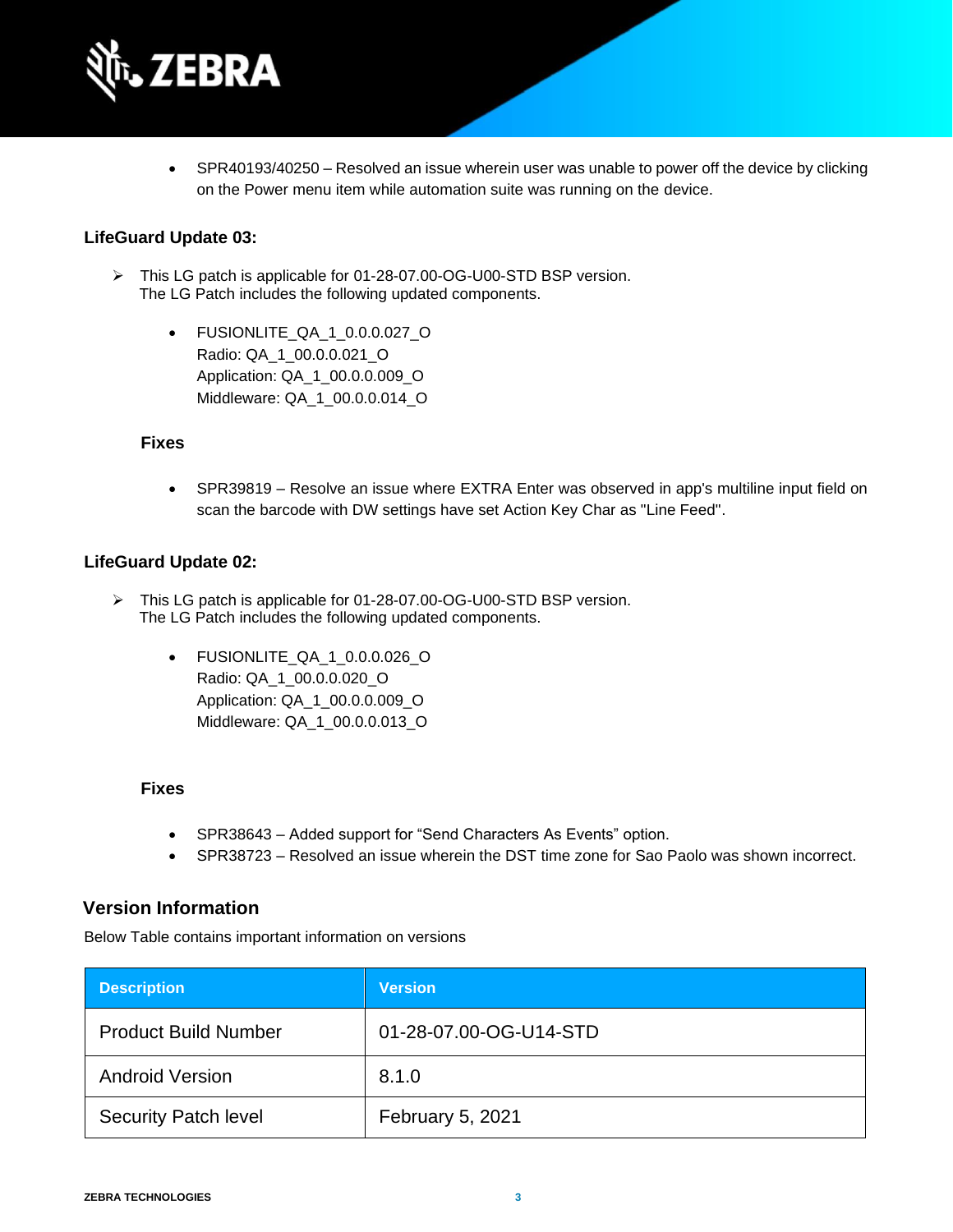

| Linux Kernel              | 3.18.71                                             |
|---------------------------|-----------------------------------------------------|
| <b>Component Versions</b> | Please see Component Version under Addendum section |

### **Installation Instructions**

#### **Software update procedure**

The installation instructions assume user has ADB installed on their PC (the adb drivers etc..) and user device has developer options enabled and USB debugging ON. Please check following link for more information on installation and setup instructions.

• [Installation and setup instructions](https://www.zebra.com/content/dam/zebra_new_ia/en-us/software/operating-system/tc20-operating-system/Android-O-OS-Update-TC20-and-TC25-GMS.pdf)

#### **NOTE:**

For Enterprise Mobile Device Management, most EMM vendors such as SOTI, AirWatch, MobileIron, etc. WILL require an updated device management agent to support this OREO enterprise device. Do NOT use your existing device management agent and console with this device without first contacting your EMM vendor to understand when the agent supporting this device is available and whether a console upgrade is required as well. Attempting to enroll with an agent that is not validated to support the device will result in errors.

### **Addendum**

#### **Device Compatibility**

This software release has been approved for use on the following devices.

#### **[TC20 Home Page](https://www.zebra.com/us/en/support-downloads/software/operating-system/tc20-operating-system.html)**

| <b>TC20</b>               |                                                                 |  |
|---------------------------|-----------------------------------------------------------------|--|
| <b>Device Part Number</b> | <b>Operating System</b>                                         |  |
| TC200J-10C112A6           | Android O GMS ROW - EMEA, LATAM, APAC & Canada                  |  |
| TC200J-10C112US           | Android O GMS US Only                                           |  |
| TC200J-10A111US           | Android O GMS US Only                                           |  |
| TC200J-10A111A6           | Android O GMS ROW - EMEA, LATAM, APAC & Canada                  |  |
| TC200J-10C213A6           | Android O GMS ROW - EMEA, LATAM, APAC & Canada (Premium<br>SKU) |  |
| TC200J-10C213US           | Android O GMS US Only (Premium SKU)                             |  |
| TC200J-10A111TN           | Android O GMS TUNISIA Only                                      |  |
| TC200J-10C112TN           | Android O GMS TUNISIA Only                                      |  |
| TC200J-10C213IA           | Android O GMS INDIA (Premium SKU)                               |  |
| TC200J-10C112IA           | Android O GMS INDIA                                             |  |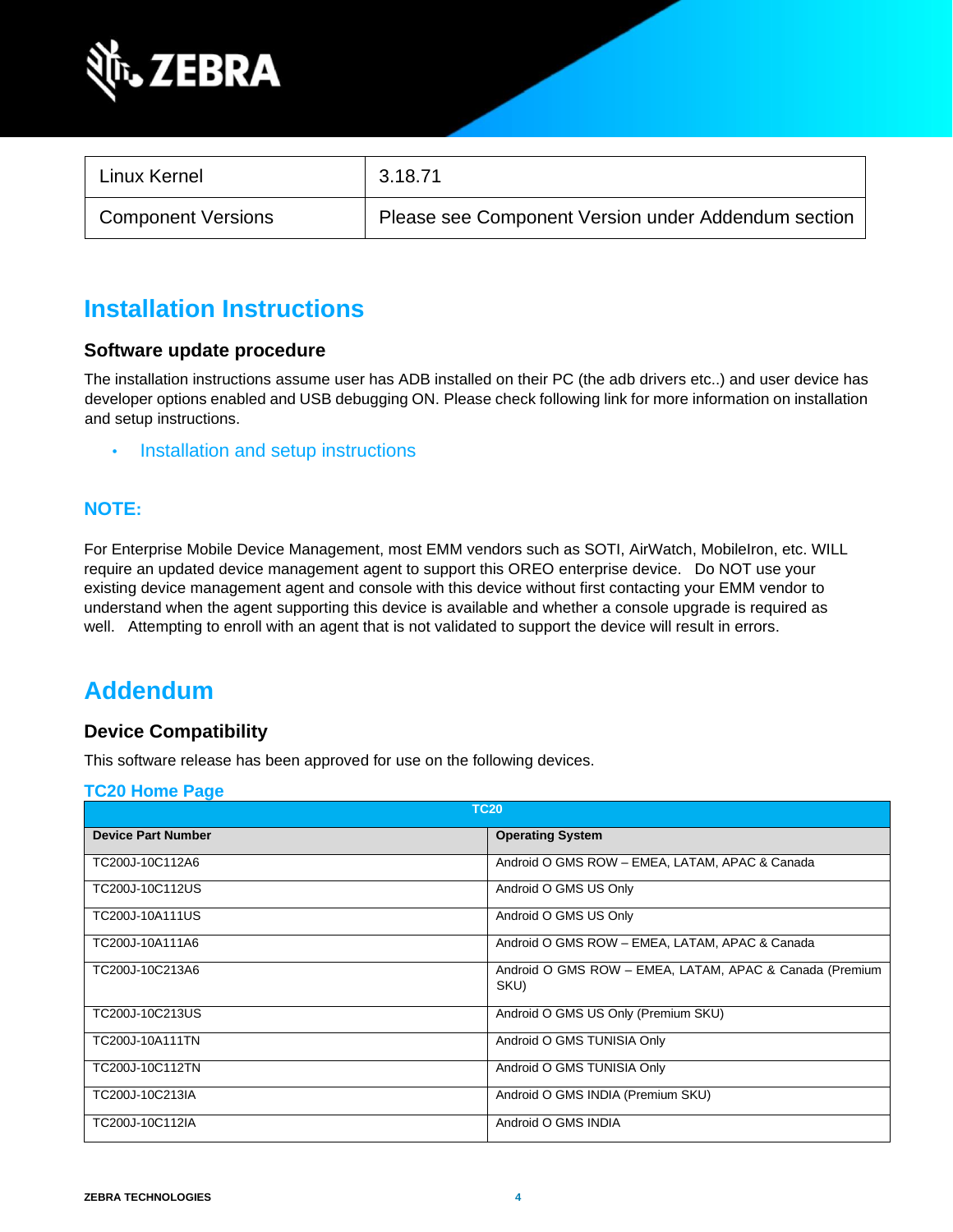

| TC200J-10A111IA | Android O GMS INDIA                                            |
|-----------------|----------------------------------------------------------------|
| TC200J-1KC111A6 | Android O GMS ROW EMEA, LATAM, APAC & Canada (Keyboard<br>SKU) |
| TC200J-1KC111IA | Android O GMS INDIA (Keyboard SKU)                             |
| TC200J-1KC111TN | Android O GMS TUNISIA (Keyboard SKU)                           |
| TC200J-1KC111US | Android O GMS US (Keyboard SKU)                                |
| TC200J-10C213AZ | Android O GMS Australia/New Zealand (Premium SKU)              |

### **[TC25 Home Page](https://www.zebra.com/us/en/support-downloads/software/operating-system/tc25-operating-system.html)**

| <b>TC25</b>               |                                                   |  |
|---------------------------|---------------------------------------------------|--|
| <b>Device Part Number</b> | <b>Operating System</b>                           |  |
| TC25AJ-10C102A6           | Android O GMS ROW - EMEA                          |  |
| TC25AJ-10B101A6           | Android O GMS ROW - EMEA                          |  |
| TC25BJ-10C102A6           | Android O GMS ROW - EMEA & APAC                   |  |
| TC25BJ-10B101A6           | Android O GMS ROW - EMEA & APAC                   |  |
| TC25BJ-10C102IA           | Android O GMS ROW - INDIA                         |  |
| TC25BJ-10B101IA           | Android O GMS ROW - INDIA                         |  |
| TC25BJ-10C102BR           | Android O GMS ROW - BRAZIL                        |  |
| TC25BJ-10B101BR           | Android O GMS ROW - BRAZIL                        |  |
| TC25BJ-10C102JP           | Android O GMS ROW - JAPAN                         |  |
| TC25BJ-10B101JP           | Android O GMS ROW - JAPAN                         |  |
| TC25DJ-10C102AZ           | Android O GMS Australia/New Zealand (Premium SKU) |  |
| TC25AJ-10C102US           | Android O GMS NORTH AMERICA - US                  |  |
| TC25BJ-10B101ID           | Android O GMS ROW - INDONESIA                     |  |
| TC25BJ-10C102ID           | Android O GMS ROW - INDONESIA                     |  |

### **Component Versions**

For detailed release notes, please refer [techdocs.zebra.com,](https://techdocs.zebra.com/) [developer.zebra.com](https://developer.zebra.com/)

| <b>Component / Description</b>      | <b>Version</b>         |
|-------------------------------------|------------------------|
| <b>Build version</b>                | 01-28-07.00-OG-U14-STD |
| Android_version                     | 8.1.0                  |
| <b>Android SDK Level</b>            | 27                     |
| <b>Android Security Patch Level</b> | February 5, 2021       |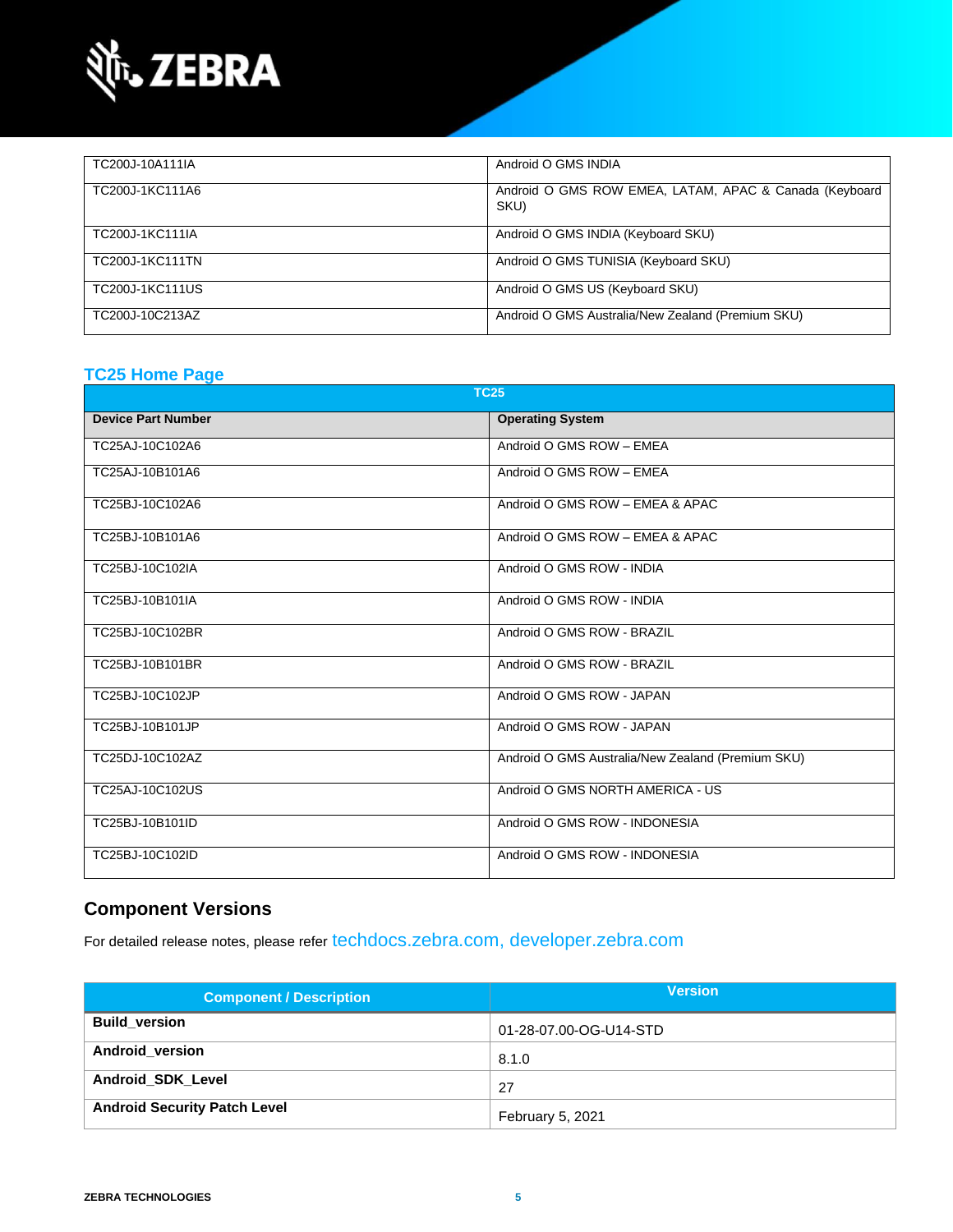

| Linux_kernel                   | 3.18.71                                             |
|--------------------------------|-----------------------------------------------------|
|                                |                                                     |
|                                | FUSIONLITE_QA_1_0.0.0.028_O                         |
|                                | Radio: QA_1_00.0.0.022_O                            |
|                                | Application: QA_1_00.0.0.009_O                      |
|                                | Middleware: QA_1_00.0.0.014_O                       |
| Wifi                           | Firmware: CNSS-PR-4-0-00707/01050102                |
| Platform                       | Qualcomm MSM8937                                    |
| <b>Scanning_Framework</b>      | 23.1.9.1                                            |
| <b>DWDemo</b>                  | 2.0.15                                              |
| <b>OSX</b>                     |                                                     |
| <b>MXMF</b>                    | QCT.81.8.11.4.UL                                    |
| <b>Touch</b>                   | 9.4.0.2                                             |
| <b>Acoustic Profiles</b>       | Focaltech V1.1 20161103 (fw:0x24)<br>General: CO4.2 |
|                                | Cellular: CO4.2                                     |
| <b>Bluetooth_Stack</b>         |                                                     |
| Flash_Size                     | CNSS-PR-4-0-00707/01050102                          |
|                                | 16G /32G                                            |
| RAM_Size                       | 2G                                                  |
| <b>GPS</b>                     | MPSS.JO.3.0.c13-00016-8937_GENNS_PACK-1             |
| <b>MMS</b>                     | 8.1.0                                               |
| <b>RIL_Version</b>             | Qualcomm RIL 1.0                                    |
| <b>BT_Pairing_Utility</b>      | 3.15                                                |
| Datawedge                      | 7.3.34                                              |
| Camera                         | 2.0.002                                             |
| <b>PTT</b>                     | 3.1.39                                              |
| <b>RxLogger</b>                | 5.4.12.0                                            |
| <b>StageNow</b>                | 3.4.1.5                                             |
| <b>MX Proxy Framework</b>      | 10.0.1.1                                            |
| Zebra Data Service             | 7.0.2.1047                                          |
| Zebra Software License Manager | 3.2.0                                               |
| <b>EMDK</b>                    | 7.3.23.2323                                         |
| <b>IMEI SV Number</b>          | 11                                                  |
| <b>OEM Config</b>              | 9.0.0.331                                           |
| <b>DDT</b>                     | V1.17.0.9                                           |